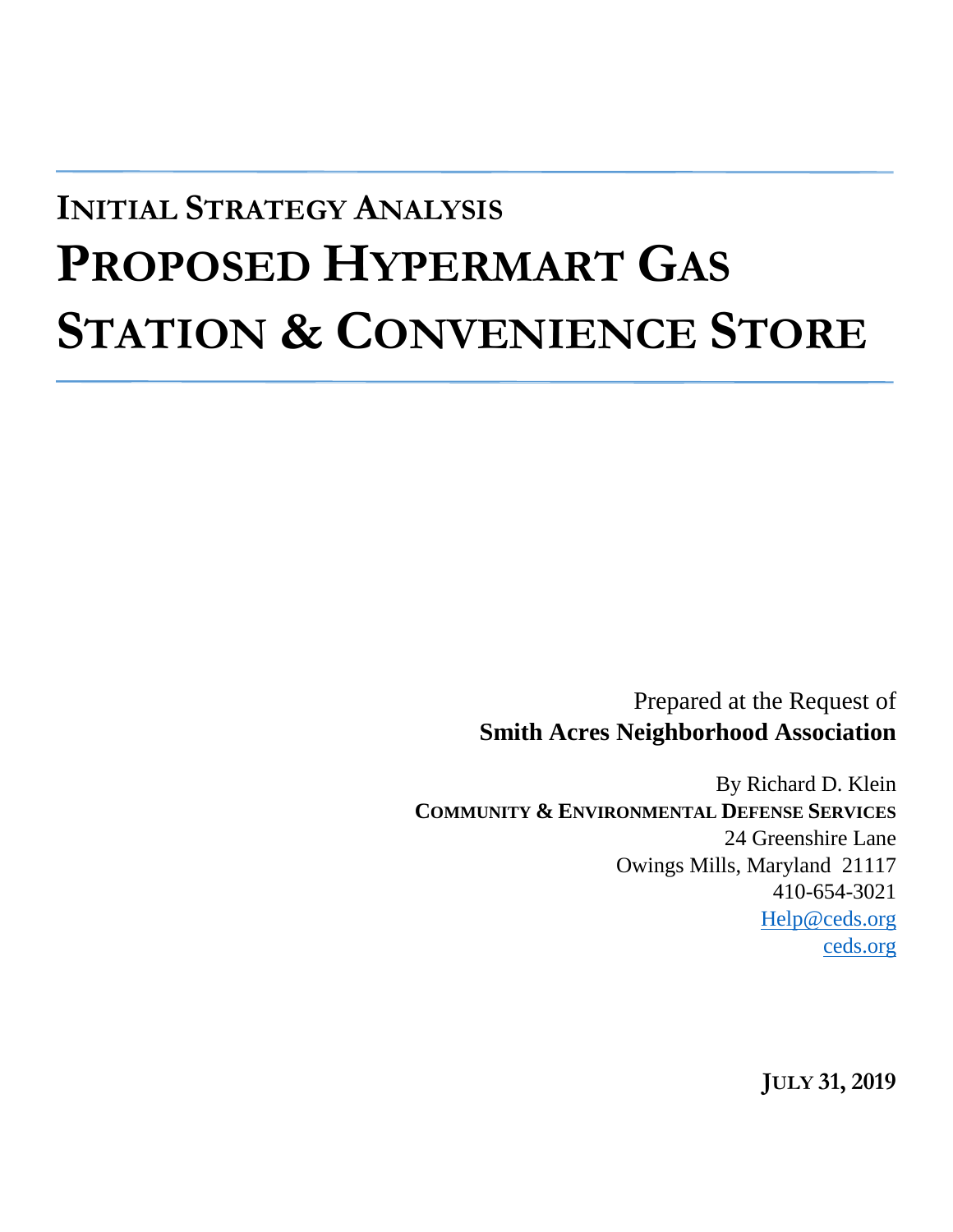### **CONTENTS**

| OPEN-CLOSED GAS STATIONS IN THE VICINITY OF MARYLAND HYPERMART GAS |
|--------------------------------------------------------------------|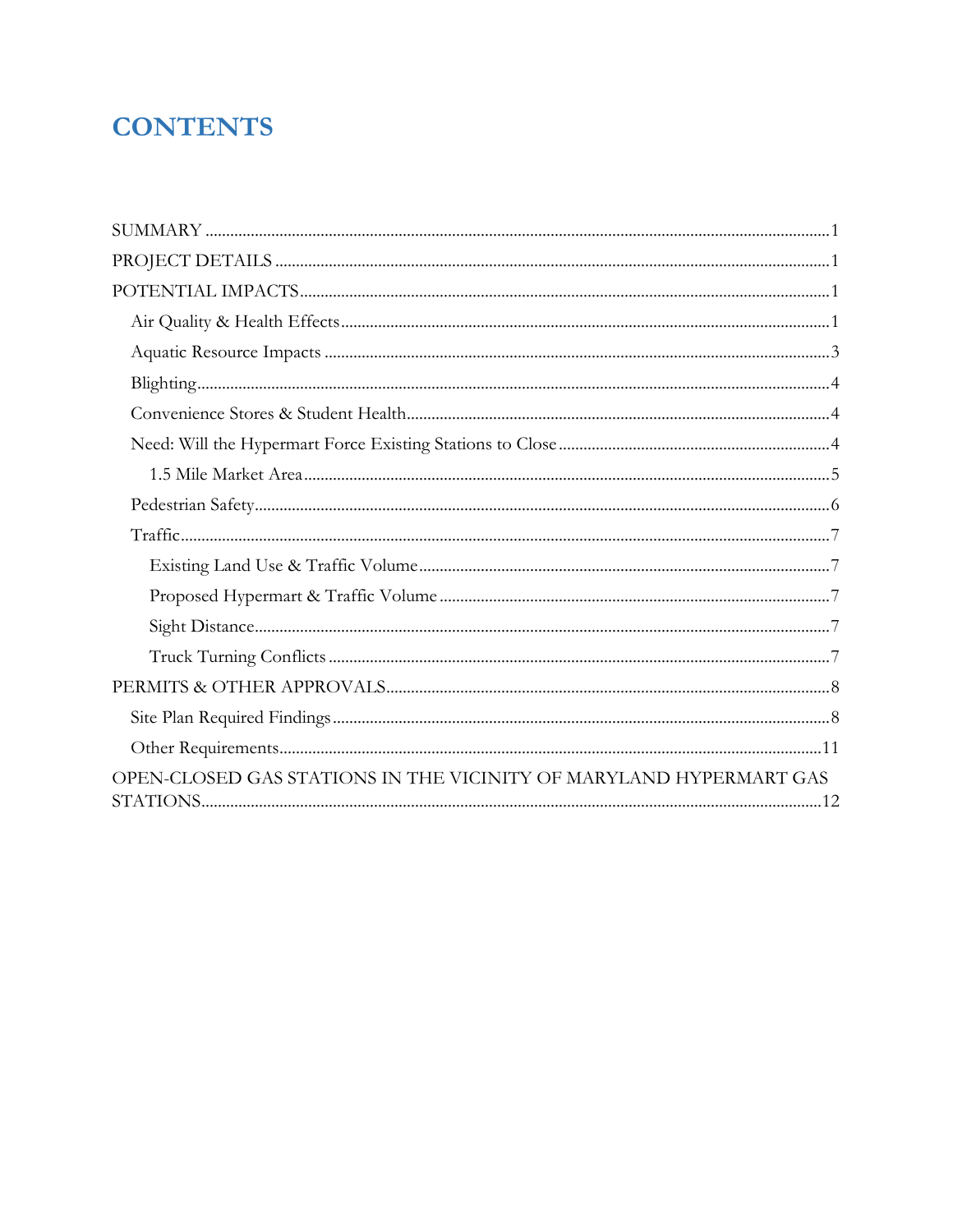#### <span id="page-2-0"></span>**SUMMARY**

The Smith Acres Neighborhood Association retained Community & Environmental Defense Services (CEDS) to assess the effects of a hypermart<sup>1</sup> convenience store and gas station proposed for a site abutting the 124 homes in their community. CEDS has determined that the following negative effects are likely, which are listed from most severe to least:

- 1. Jeopardize the health of students at the nearby school due to the harmful emissions from gas stations, encouraging more students to cross a seven-lane highway which could lead to increased vehicular injuries to pedestrians, and increasing the consumption of unhealthy foods sold in the convenience store.
- 2. Jeopardize those living in numerous homes located within 500 feet of the hypermart site and school faculty by exposing them to of the unhealthful effects of gas station emissions.
- 3. Jeopardize the economic viability of at least ten existing gas stations serving the 1.5-mile hypermart market area.
- 4. The closure of one or more of the existing stations could cause a blighting effect due to the difficulty of redeveloping gas stations.

As a result of these negative effects, the proposed hypermart fails to meet a number of the findings required to approve a Site Plan. CEDS can recommend experts to first verify then testify on any or all of the potential negative effects listed above. Other issues may arise should CEDS be authorized to continue research beyond this initial level.

#### <span id="page-2-1"></span>**PROJECT DETAILS**

A hypermart store has been proposed by ABC Investments, for a 1.8-acre site located at 405 South Main Street in Richmond, Maryland. The proposed store building will have an area of 3,010 square feet with 12 fueling positions. The site is currently occupied by 9,000 square feet of retail space which will be demolished should the project be approved by the City of Richmond.

#### <span id="page-2-2"></span>**POTENTIAL IMPACTS**

Following is an analysis of the potential negative effects of the proposed Hypermart.

#### <span id="page-2-3"></span>**Air Quality & Health Effects**

 $\overline{a}$ 

There is a large body of scientific evidence showing that those spending extended periods of time near a gas station poses a health threat, particularly for the young and elderly. The studies documenting the adverse effects of gas station emissions on health are summarized in the portion of the CEDS Convenience Stores & Gas Stations webpage at: [https://ceds.org/gas-stations](https://ceds.org/gas-stations-convenience-stores/#health)[convenience-stores/#health.](https://ceds.org/gas-stations-convenience-stores/#health)

<sup>1</sup> A hypermart is a larger convenience store and gas station with 12 or more fueling positions and dispensing in excess of three million gallons of fuel per year. For a more detailed description of a hypermart visit: <https://en.wikipedia.org/wiki/Hypermarket>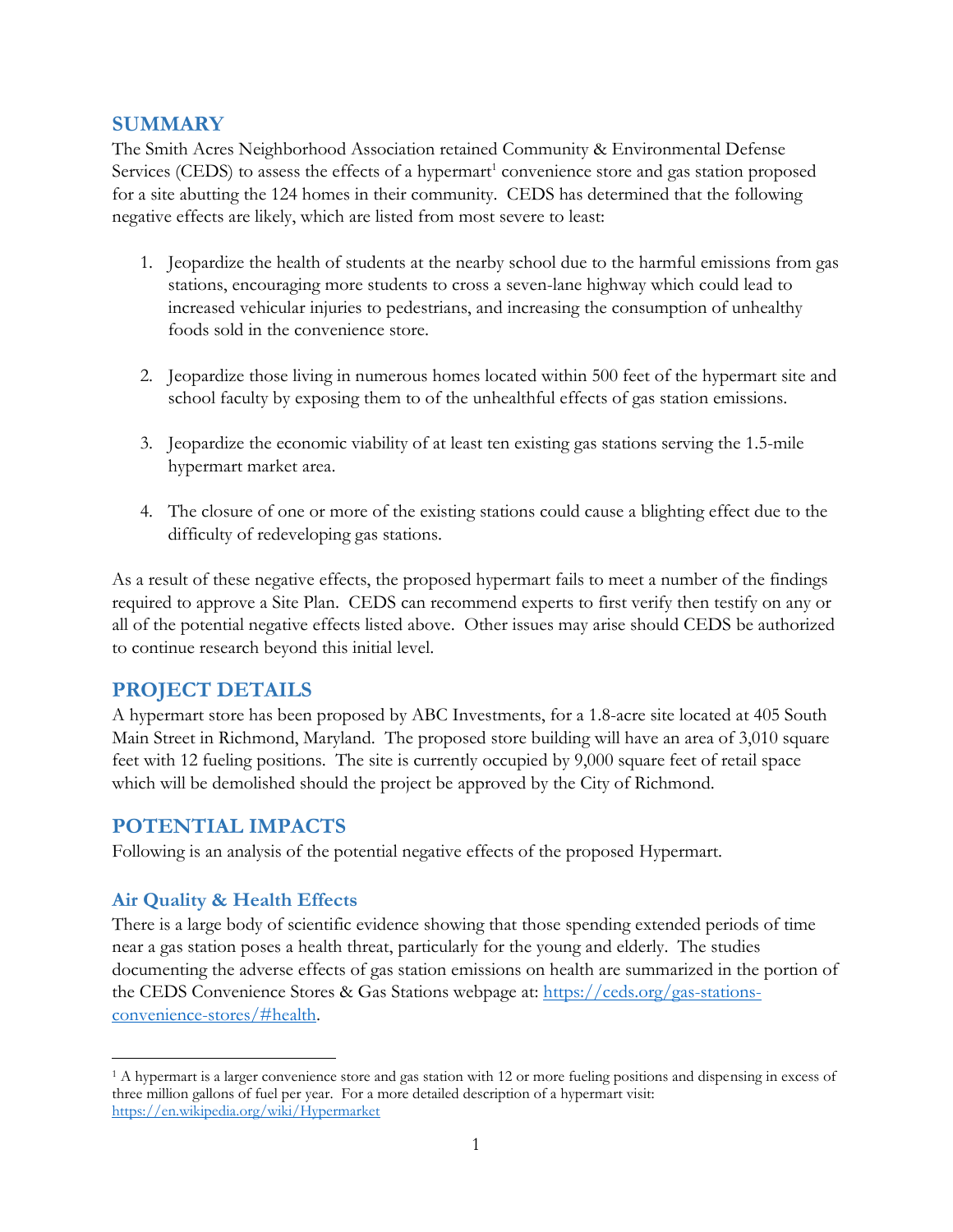Perhaps the most clear connection between elevated health risk for schools and other sensitive uses located near a gas station is presented in the California Air Resources Board (ARB) *[Air Quality and](https://www.arb.ca.gov/ch/landuse.htm)  [Land Use Handbook](https://www.arb.ca.gov/ch/landuse.htm)*. Health effects range from nausea to cancer. The cancer risk posed by gas station emissions stems from benzene and other compounds released to the atmosphere while pumping gas.



"Sensitive individuals refer to those segments of the population most susceptible to poor air quality (i.e., children, the elderly, and those with pre-existing serious health problems affected by air quality). Land uses where sensitive individuals are most likely to spend time include schools and schoolyards, parks and playgrounds, daycare centers, nursing homes, hospitals, and residential communities (sensitive sites or sensitive land uses)."

Montgomery County,  $MD^2$  and other jurisdictions across the U.S. have adopted a requirement that new gas stations be located 500 feet or more from the nearest home.

The U.S. Environmental Protection Agency echoed the concerns about the health risk associated with fueling emissions in their School Siting [Guidelines.](https://www.epa.gov/sites/production/files/2015-06/documents/school_siting_guidelines-2.pdf) The USEPA recommended screening school sites for potential health risk when located within 1,000 feet of a high-volume gas station.

CEDS recommends retaining an expert to testify about the health threat posed by the proposed hypermart to area residents and school students. There are several highly-qualified professionals with the relevant expertise in the CEDS network. If our clients wish we can see if any would be available to testify at the upcoming hearing. Would you like us to do this?

<sup>2</sup> See Montgomery County Code Section 3.5.13C(2)(c) at:

 $\overline{a}$ 

[http://library.amlegal.com/nxt/gateway.dll?f=templates&fn=default.htm&vid=amlegal:montgomeryco\\_md\\_mc](http://library.amlegal.com/nxt/gateway.dll?f=templates&fn=default.htm&vid=amlegal:montgomeryco_md_mc)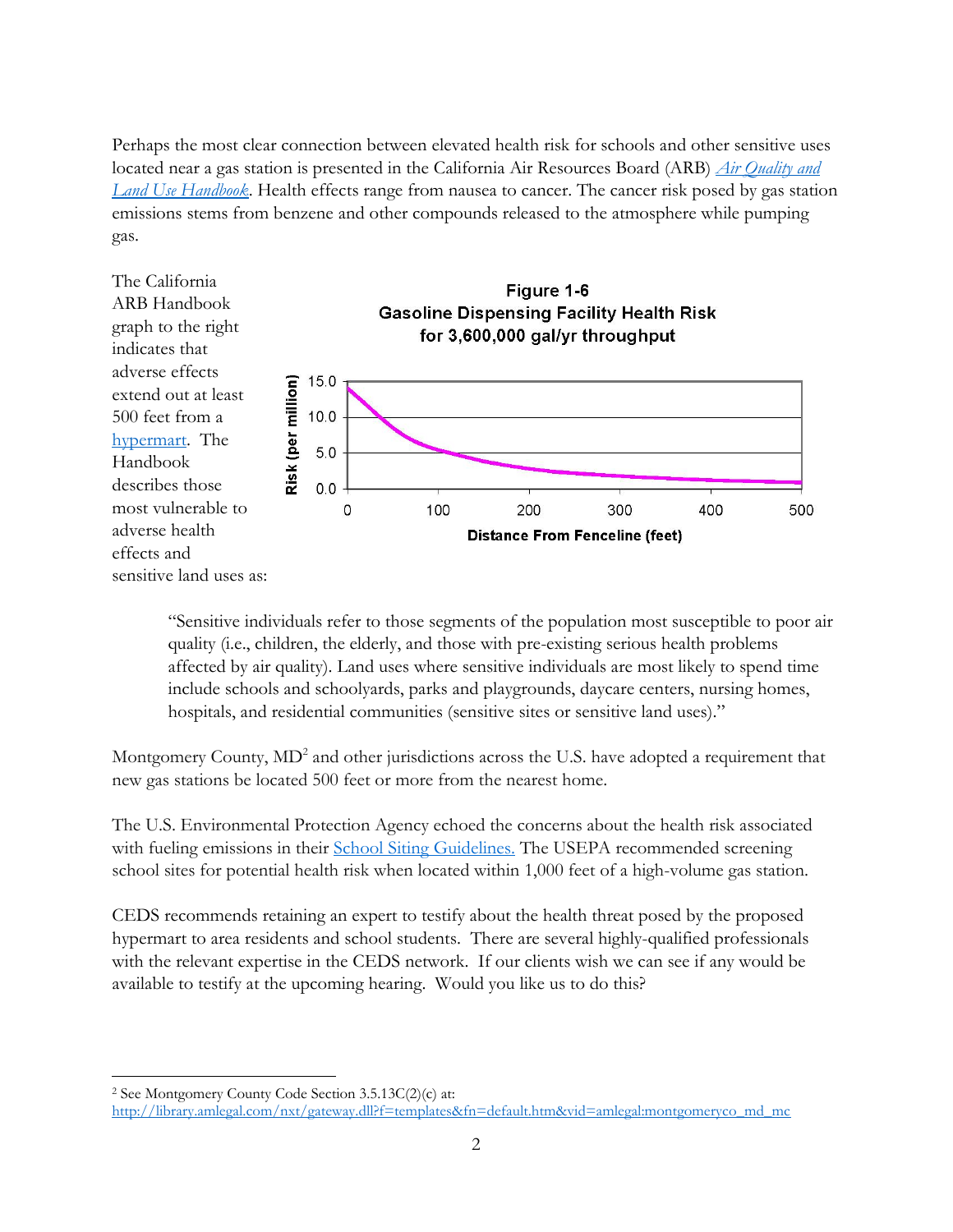#### <span id="page-4-0"></span>**Aquatic Resource Impacts**

For the reasons outlined below, the hypermart does not pose a significant threat to aquatic resource health.

The hypermart site is located in the Muddy Branch watershed which is designated Class I-P by the Maryland Department of the Environment [\(COMAR 26.08.02.08.\)](http://mdrules.elaws.us/comar/26.08.02.08). Class I-P waters are protected for [Water Contact Recreation, Protection of Aquatic Life, and Public Water Supply.](http://mdrules.elaws.us/comar/26.08.02.02) The [MERLIN-](https://gisapps.dnr.state.md.us/MERLIN/index.html)[Maryland Environmental Resource & Land Information Network](https://gisapps.dnr.state.md.us/MERLIN/index.html) GIS site does not indicate the presence of any uniquely sensitive features in the portion of the Muddy Branch system likely to be impacted by the proposed hypermart. Furthermore, Muddy Branch is not designated Tier II High [Quality Waters](https://mde.maryland.gov/programs/water/TMDL/WaterQualityStandards/Pages/HighQualityWatersMap.aspx) by MDE. Finally, the [Maryland Stream Health](https://geodata.md.gov/streamhealth/) GIS site shows that Muddy Branch is of Poor quality most likely due to the large areas of intense development in the watershed. These facts make it unlikely that a strong argument could be made that the Hypermart would have a significant impact on nearby portions of the Muddy Branch system.

Sheet 106-1 Grading, Stormdrain & Paving Plan, shows that runoff from the Hypermart will be treated with two [highly-effective stormwater Best Management Practices \(BMPs\)](http://www.ced-s.org/aquatic/#he) known as Microbioretention. An argument can be made that these BMPs will resolve much of the aquatic resource impact. Plus, it appears the existing development on the site does not benefit from BMPs. If this is true then the hypermart may result in a net improvement. However, as explained in the following paragraphs, this is by no means a certainty.

Because of the high traffic volume and refueling, convenience stores with gas pumps pose an unusually severe threat to ground and surface waters. [One study](http://owl.cwp.org/mdocs-posts/elc_pwp2/) found that contaminant levels in convenience store-gas station runoff were 5- to 30-times higher when compared to residential runoff. These findings have prompted the USEPA and a number of states to list vehicle fueling locations as [stormwater hotspots.](https://nepis.epa.gov/Exe/ZyNET.exe/901X0A00.TXT?ZyActionD=ZyDocument&Client=EPA&Index=2000+Thru+2005&Docs=&Query=&Time=&EndTime=&SearchMethod=1&TocRestrict=n&Toc=&TocEntry=&QField=&QFieldYear=&QFieldMonth=&QFieldDay=&IntQFieldOp=0&ExtQFieldOp=0&XmlQuery=&File=D%3A%5Czyfiles%5CIndex%20Data%5C00thru05%5CTxt%5C00000011%5C901X0A00.txt&User=ANONYMOUS&Password=anonymous&SortMethod=h%7C-&MaximumDocuments=1&FuzzyDegree=0&ImageQuality=r75g8/r75g8/x150y150g16/i425&Display=p%7Cf&DefSeekPage=x&SearchBack=ZyActionL&Back=ZyActionS&BackDesc=Results%20page&MaximumPages=1&ZyEntry=1&SeekPage=x&ZyPURL)

Fuel storage tanks and pipelines pose another source of contamination, though the design of both has improved dramatically over the past couple of decades. Spillage at the pump is a more likely source of fuel release into nearby waterways. [Johns Hopkins University researchers](https://www.sciencedaily.com/releases/2014/10/141007103102.htm) found that an average of 40 gallons of gasoline is spilled annually at the pumps of a typical gas station. The JHU researchers also found that a significant portion of the spilled gasoline can migrate through the concrete pads at many fueling stations.

[One review of scientific studies](http://www.waterboards.ca.gov/ust/policy/techjust071211.pdf) indicated that a gasoline plume can travel up to 400 feet underground. Add another 100 feet for installing grout curtains or other containment measures and gas dispensers should be no closer than 500 feet to a well, wetland, spring, stream, river, pond, lake, reservoir or tidal waters.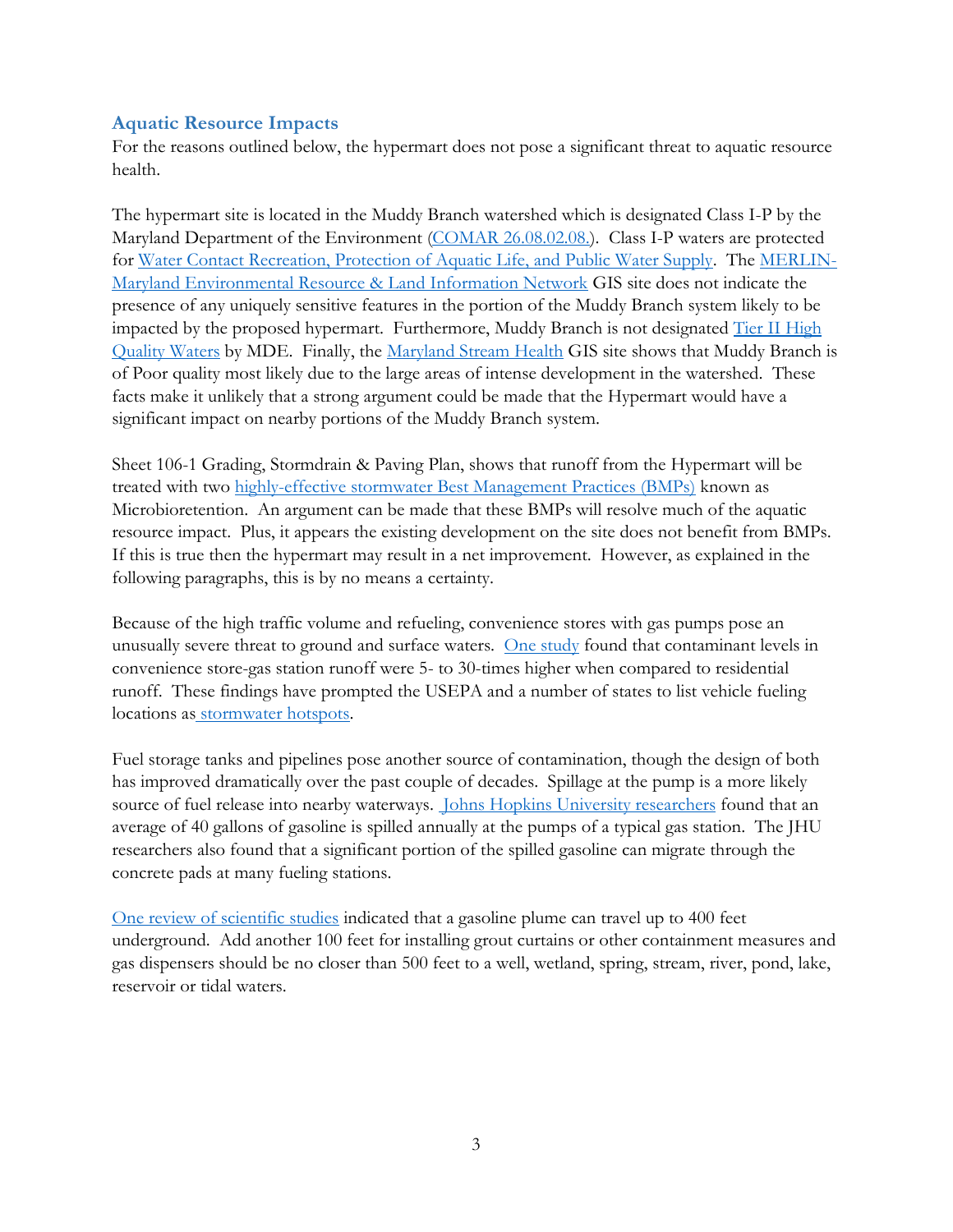#### <span id="page-5-0"></span>**Blighting**

The need analysis presented later in this document indicates that one or more of the ten existing stations in the market area could fail once the Hypermart opens. The market area population is not large enough to support another gas station.

#### A [2012 New York Times](https://www.nytimes.com/2012/07/11/realestate/commercial/a-clean-new-life-for-grimy-gas-stations.html) story

documented the problems associated with converting closed gas stations into productive businesses. Because of contamination issues, the cost of removing buried tanks, and other factors, gas station redevelopment can take years.



In the meantime, the station sits boarded up, like the abandoned San Antonio station pictured above. This photo was taken in 2011 and the closed station was still present (and closed) as of April, 2016. Closed stations impart a visual blight to the area which can retard commercialresidential development and depress the value of nearby properties.

#### <span id="page-5-1"></span>**Convenience Stores & Student Health**

The hypermart convenience store site is opposite of and clearly visible from high school. In addition to the adverse [health effects of gas station emissions,](#page-2-3) there is a substantial body of evidence indicating that convenience stores in close proximity to a school can exacerbate health issues due to tobacco use and poor diets. Following is a sampling of these studies.

- A [California](https://www.ncbi.nlm.nih.gov/pmc/articles/PMC1448595/) study noted a 50% increase in smoking among adolescents exposed to tobacco advertising during weekly visits to small grocery, convenience or liquor stores,
- An East [Harlem](https://www.ncbi.nlm.nih.gov/pmc/articles/PMC2770899/) study found that children with a convenience store on their block were significantly more likely to have a high Body Mass Index, and
- A higher rate of obesity was associated with the presence of [convenience](https://www.ncbi.nlm.nih.gov/pmc/articles/PMC3041661/pdf/1471-2458-11-68.pdf) stores within a 10 [minute](https://www.ncbi.nlm.nih.gov/pmc/articles/PMC3041661/pdf/1471-2458-11-68.pdf) walk of a school.

It appears that convenience stores do not presently exist in such close proximity to the high school. The nearest food establishments are the Smith's Market and the Jones Deli & Restaurant which appear to serve healthier fare then found in most hypermart stores.

#### <span id="page-5-2"></span>**Need: Will the Hypermart Force Existing Stations to Close**

Increasing miles per gallon and changes in driving habits has caused gasoline sales to decline. As a result, the number of gas stations in the U.S. has declined from more than 200,000 in 1994 to just slightly more than 150,000. This ongoing trend means that every time a new station is opened an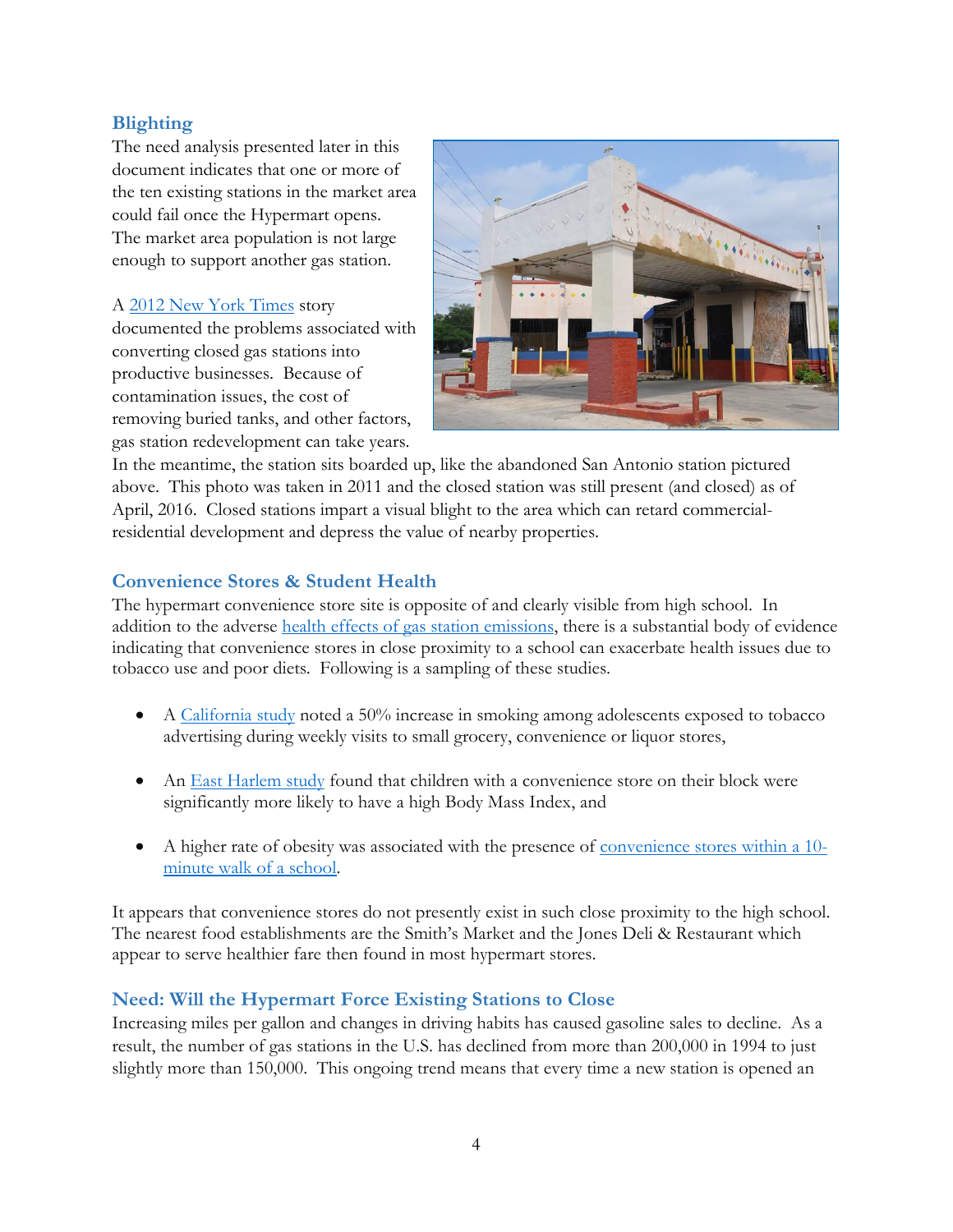existing business within the same market area will likely experience a decline in sales and possibly close.

The proposed Hypermart store meets the definition of a *hypermart*, which are large combination convenience stores with sit-down space and numerous fueling positions. A study [conducted](https://naguelakakis.files.wordpress.com/2016/10/hypermarts_full_text_prelim.pdf) in the [Tucson,](https://naguelakakis.files.wordpress.com/2016/10/hypermarts_full_text_prelim.pdf) AZ area documented that:

On average, if a gas station is located within 0.5 road miles of a hypermart, the stations price is pushed down about 2.1 cents, and if it's located between 0.5 and 1.5 miles, the price is lowered by 1.2 cents. This effect of a hypermart is substantially greater than the effect of the addition of a traditional gas station in the areas.

In the [Nashville,](http://citeseerx.ist.psu.edu/viewdoc/download?doi=10.1.1.525.8562&rep=rep1&type=pdf) TN area researchers found that hypermarts:

*…do in fact place statistically and economically significant downward pressure on the prices of nearby gas* stations. The magnitude of the price impact implies the entrance of a hypermart into a local market will cut an average gas station's profit in half. The findings reaffirm others who have noted the sizable impact large, *low-priced firms have on their smaller competitors.*

Following is an initial analysis of the effect of the proposed hypermart station on existing gas station within a 1.5- mile market area. The following analysis indicates a need does not exist for another gas station within the 1.5- mile market area.

#### <span id="page-6-0"></span>**1.5 Mile Market Area**

- A. The proposed Hypermart is located in Montgomery County, MD.
- B. The U.S. Census Bureau estimated a [2017 population of 1,039,198 people](https://factfinder.census.gov/faces/tableservices/jsf/pages/productview.xhtml?pid=ACS_17_5YR_B01003&prodType=table) for Montgomery County.
- C. According to the [U.S. Census Bureau Business Patterns database,](https://factfinder.census.gov/faces/tableservices/jsf/pages/productview.xhtml?pid=BP_2016_00A1&prodType=table) there were 162 gas stations in Montgomery County as of 2016.
- D. Based on these figures a population of 6,414 is needed to support one gas station in Montgomery County (1,039,198 people  $\div$  162 gas stations = 6,414 people/station).
- E. Market analysis experts believe that most customers live within 1.5 miles of the station where they buy gas.
- F. Several data sources indicate that there are 10 gas stations within 1.5 miles of the proposed hypermart site*.*
- G. To accommodate an eleventh station a population of (11 x 6,414) or 70,554 people would need to exist within the 1.5-mile market area.
- H. With a [2017 population of 67,417](https://factfinder.census.gov/faces/tableservices/jsf/pages/productview.xhtml?pid=ACS_17_5YR_DP05&prodType=table) and an area of 10.4 [square miles,](https://www.google.com/search?q=gaithersburg+md+area+square+mile&rlz=1C1CHBD_enUS776US776&oq=gaithersburg+md+area+square+mile&aqs=chrome..69i57j33.9567j1j8&sourceid=chrome&ie=UTF-8) the City of Richmond has a population density of 6,482 persons per square mile  $(67,417 \div 10.4 \text{ sq mi} = 6,482$ people/sq mi).
- I. A circle with a 1.5-mile radius from the Hypermart site would encompass an area of 7.1 square miles which would have a population of 46,025 people (7.1 sq mi x 6,482 people/sq  $mi = 46,025$ .
- J. As stated above, a minimum population of 70,554 residents must exist within the market area to support another gas station. Since the actual population within this area is only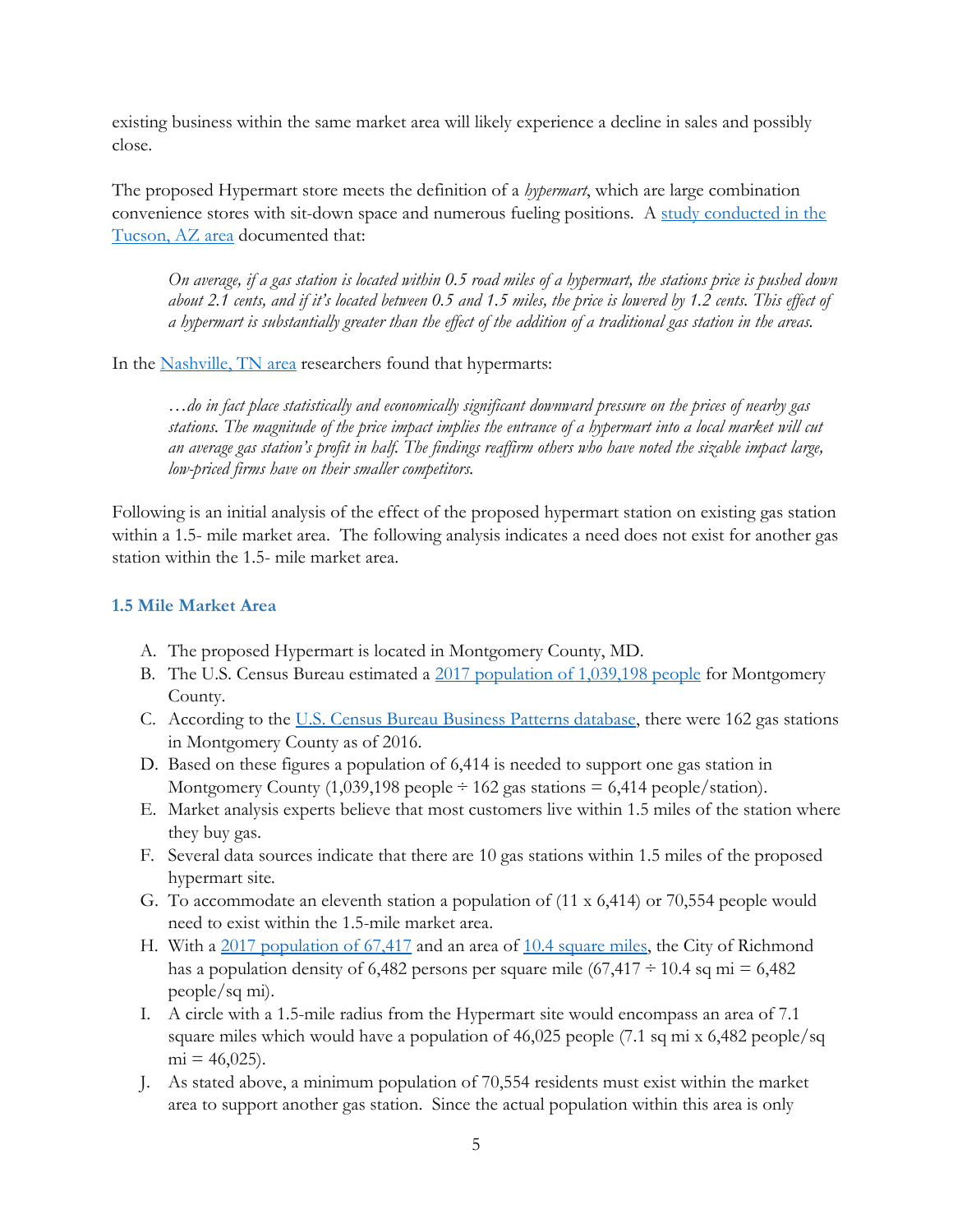46,025 residents a need does **NOT** exist for another gas station. In fact, this data may indicate the 1.5-mile market area is already over saturated with gas stations.

To verify the relationship between hypermarts and closure of existing gas stations, CEDS carried out the following analysis:

- 1. A listing of  $52$  hypermart [stores in Maryland](https://wfa.kronostm.com/index.jsp?applicationName=Hourlywawa&locale=en_US) that serve gas was compiled.
- 2. The date when each Hypermart store was built was determined using:
	- a. [State Department of Assessments & Taxation Property Records,](https://sdat.dat.maryland.gov/RealProperty/Pages/default.aspx) and
	- b. Historical Google Earth aerial photos.
- 3. The [Maryland Department of the Environment \(MDE\) Underground Storage Tank](http://mes-mde.mde.state.md.us/FacilitySummary/default.aspx)  [\(UST\) database](http://mes-mde.mde.state.md.us/FacilitySummary/default.aspx) was used to identify existing and closed gas station on the same street and city (or zip code) as each of the 52 hypermart stores.
- 4. The MDE-UST database provided the date that tanks were removed from stations, which was the basis for the year assumed as the station closure date.

This analysis showed:

- There were 173 stations located in the vicinity of the 52 hypermart stores,
- Of these 173 stations, 47% had closed, and
- 38% of the stations closed **after** a Hypermart store opened in the vicinity.

To put these findings in context, U.S. Census Bureau data shows that in 2005 there were 1,693 gas stations in Maryland. By 2016, the number had dropped to 1,537 for a decrease of 9%. However, 38% of gas stations in the vicinity closed after a Hypermart store opened. In other words, gas stations in the vicinity of Hypermart stores closed at a rate four times higher than the statewide average.

#### <span id="page-7-0"></span>**Pedestrian Safety**

Montgomery County Police data was used to compile the locations of 2015-18 crashes in the vicinity of the hypermart site. The hypermart site and school are located at the same intersection. There were 20 crashes at this intersection between 2015 to 2018 according to [Montgomery County Police](https://data.montgomerycountymd.gov/Public-Safety/Crash-Reporting-Incidents-Data/bhju-22kf/data)  [data.](https://data.montgomerycountymd.gov/Public-Safety/Crash-Reporting-Incidents-Data/bhju-22kf/data)

The Federal Highway Administration publication *[How to Develop a Pedestrian Safety Action Plan](https://safety.fhwa.dot.gov/ped_bike/ped_focus/docs/fhwasa0512.pdf)* states:

"pedestrian crash risk increases on wide roads (four lanes or more) with high motor vehicle speeds and/or volumes."

The highway separating the hypermart from the school is seven lanes wide or almost twice as wide as the four lanes cited above by FHWA. The hypermart site is proposed for this intersection opposite the high school. It is likely that more students will cross highway to reach the hypermart once it is built. The result could be an increase in the number of students injured while crossing highway.

I suggest allowing CEDS to pose the following questions to traffic and pedestrian safety experts: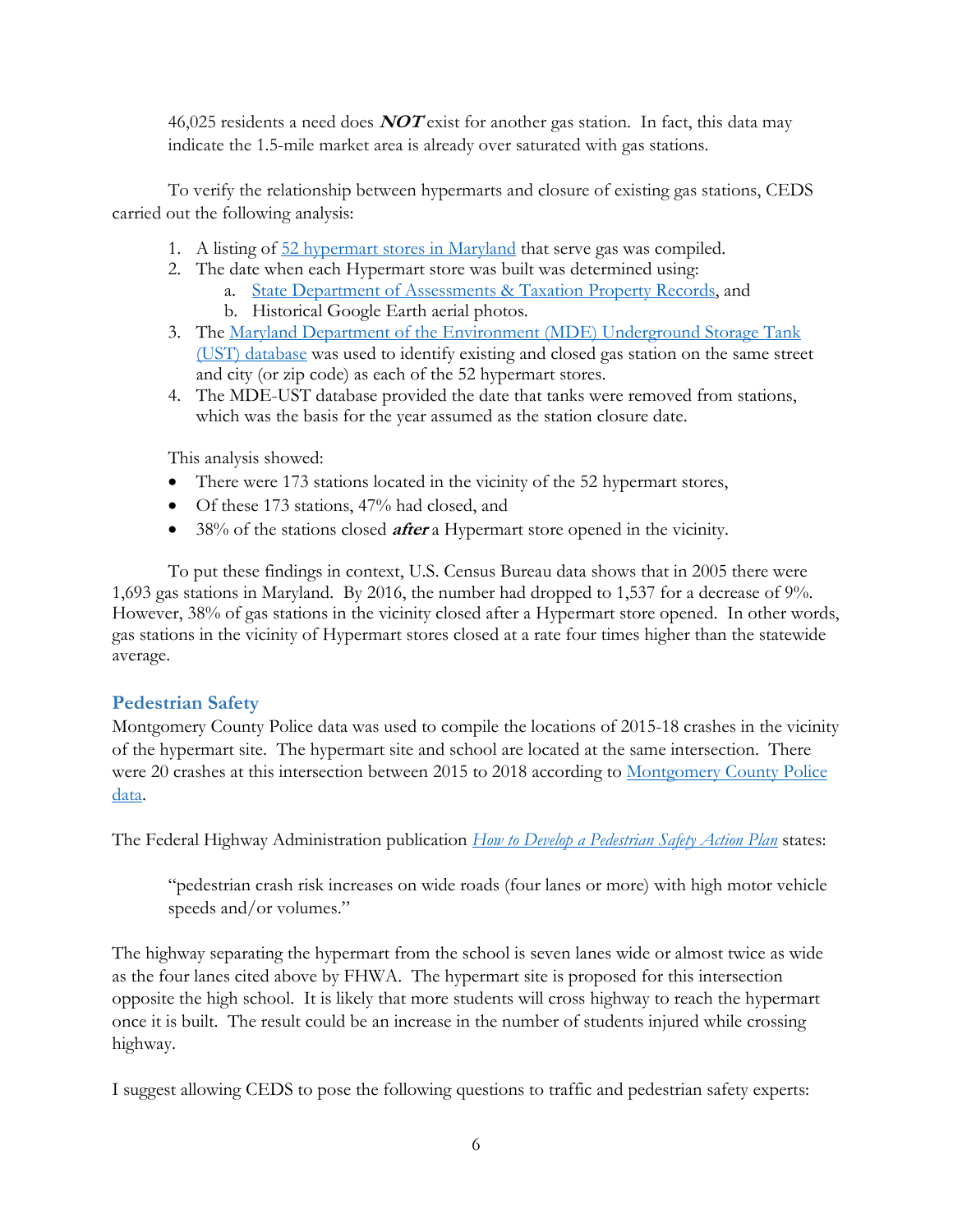- 1. Is it likely high school students will be attracted to the hypermart store?
- 2. If yes, to reach the hypermart students must cross the seven lane highway. Does this pose an unusually high safety risk for the students?
- 3. Are the number of crashes on the portion of the highway unusually high? If yes, is it likely the proposed hypermart will exacerbate crashes?

#### <span id="page-8-0"></span>**Traffic**

In a letter dated July 6, 2018, the applicant's traffic consultant, proposed a scope of a study to conform to the City of Richmond Department of Public Works Traffic Impact Study Standards and Regulations. Table 1, which appeared on page two of the July  $6<sup>th</sup>$  letter, compared traffic generated by the existing and proposed land use.

#### <span id="page-8-1"></span>**Existing Land Use & Traffic Volume**

The generation rates were based on the  $10<sup>th</sup>$  [Edition of Trip Generation](https://www.ite.org/technical-resources/topics/trip-and-parking-generation/trip-generation-10th-edition-formats/) by the Institute of [Transportation Engineers](https://www.ite.org/) (ITE).

Existing traffic was assumed to be for a 9,000 square foot retail building or ITE Land Use Code 820 (Shopping Center). A quick Google search indicated the site was last occupied by Smith Realty. We should ask a traffic professional if 820 is the appropriate code for a real estate firm.

According to the 10<sup>th</sup> Edition of Trip Generation, Land Use Code 820 generates 37.75 daily trips per 1,000 square feet or 340 trips per day for the 9,000 square foot existing building. Table 1, states Average Daily Traffic (ADT) for the existing use is 1,170 trips per day which is 3.4 times that based on Trip Generation. We should also ask a traffic professional to see if they can resolve this discrepancy.

#### <span id="page-8-2"></span>**Proposed Hypermart & Traffic Volume**

ITE Land Use Code 945 is for a Gas Station & Market which generates 198.16 trips per day per fueling position or 3,171 trips daily for the 12 proposed fueling positions. Table 1, on page two of the July  $6<sup>th</sup>$  letter, gives Average Daily Traffic (ADT) as 3,101 trips per day for the proposed Hypermart, which is 2% lower than ITE.

#### <span id="page-8-3"></span>**Sight Distance**

Based on the Google Earth Street Views, [sight-distance](http://www.ced-s.org/traffic/#sight) of the hypermart entrance is not appear to be obstructed along the affected portion of the highway.

#### <span id="page-8-4"></span>**Truck Turning Conflicts**

Site Plan Sheet 113-1 shows how delivery trucks would navigate the proposed hypermart. This plan indicates that trucks would clip a curb and drive off of vehicle travel areas at several points. The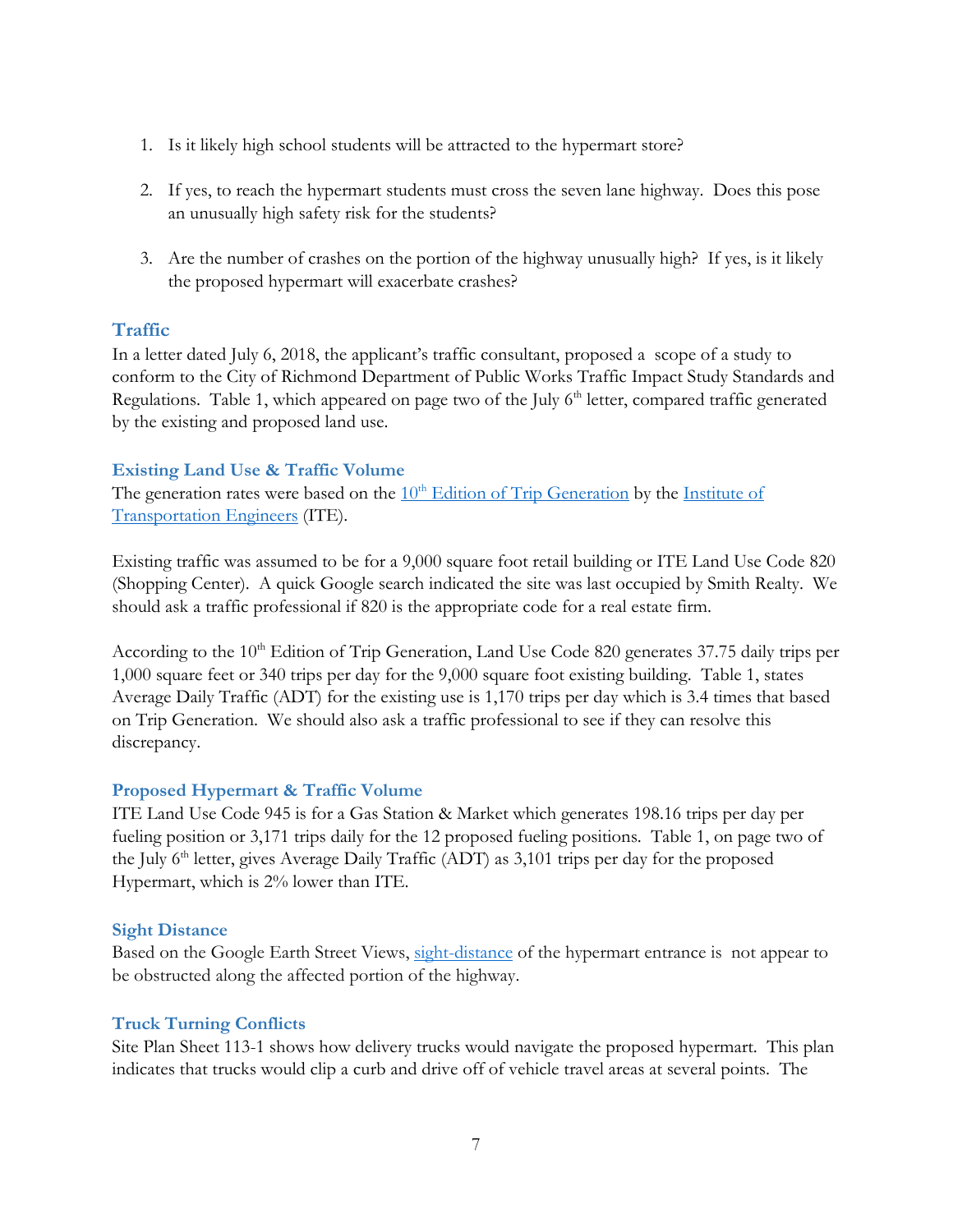plan also shows that entering and exiting trucks would block all three north bound lanes of Highway. A traffic professional should be consulted to determine if these are significant issues.

#### <span id="page-9-0"></span>**PERMITS & OTHER APPROVALS**

Site Plan approval is required for the proposed hypermart. The notice on the City of Richmond Projects [website](https://www.gaithersburgmd.gov/government/projects-in-the-city/405-south-frederick-avenue) states: "A joint public hearing for the SDP application has been scheduled to go before the Mayor & City Council and Planning Commission on Monday, April 3, 2019, at 7:00 p.m."

The City of Richmond interactive zoning map shows the site is zoned CD – Corridor Development. The regulations regarding development in this zone, including the criteria for reviewing a Site Plan application, can be found in Division 22, of the City of Richmond Zoning Ordinance.

#### <span id="page-9-1"></span>**Site Plan Required Findings**

Section 24-150, states:

"(b) The city council may approve a Site Plan or concept plan only upon the finding that:

(1) The plan is substantially in accord with architectural, signage, lighting, streetscape, parking and other regulations, requirements and guidelines adopted by the city council for the applicable corridor area.

**CEDS Analysis:** As noted below, the hypermart plan conflicts with a number of regulations, requirements and guidelines adopted by the city council.

(2) The plan meets or accomplishes the purposes, objectives and minimum standards and requirements of the zone; and

**CEDS Analysis:** The purpose of the CD zone appears in Section 24-150A, of the City of Richmond Code and are:

(a) Encourage a form of development, consistent with the goals and provisions of the respective master plans for the city that will achieve the physical characteristics necessary to enhance the economic vitality, planned visual character and quality of life within an identified transportation corridor in the city.

**CEDS Analysis:** The hypermart poses a threat to economic vitality through the possibility that it will cause existing gas stations to close as described in the [Need s](#page-5-2)ection of this document. It is likely that closed gas stations will sit idle for several years causing a negative visual impact as described in the [Blighting](#page-5-0) section of this document. Quality of life of school students will be harmed through the negative effects the hypermart will have to their health as described in the [Air Quality](#page-2-3) and [Student Health](#page-5-1) sections. The quality of life of area residents will also be jeopardized by [gas station emissions.](#page-2-3)

(b) Create a more attractive and cohesive development pattern and to enhance the city's sense of place through the creation of individual character associated with the corridor in the applicable corridor master plan.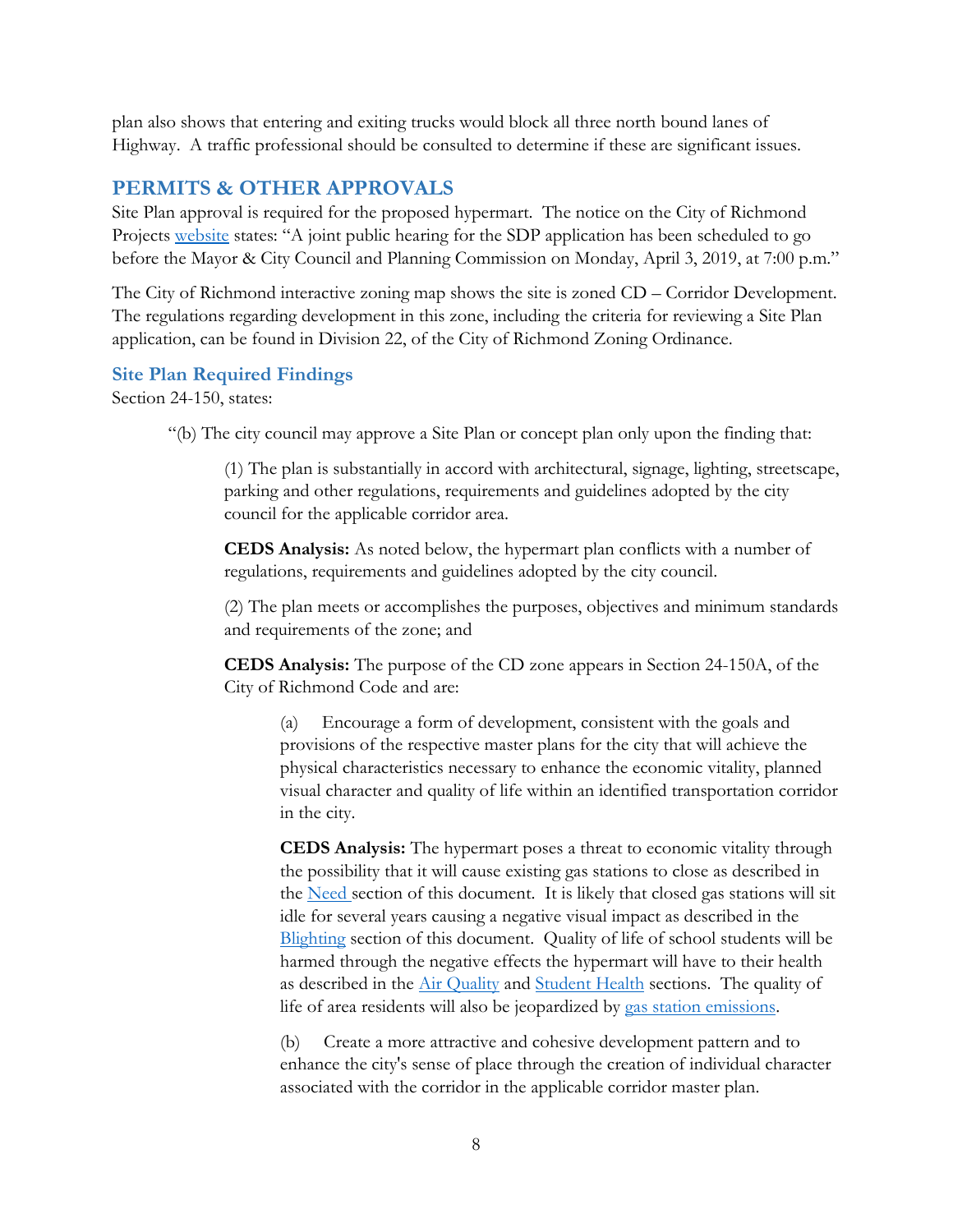**CEDS Analysis:** It is likely the hypermart will degrade the sense of place and corridor character due to the likely effect of causing existing gas stations to close as described in the [Need s](#page-5-2)ection of this document. It is likely that closed gas stations will sit idle for several years causing a negative visual impact as described in the **Blighting** section of this document.

(c) Encourage development and redevelopment and renovation of declining or underutilized properties along the corridor.

**CEDS Analysis:** The hypermart could stifle redevelopment and increase the number of declining or underutilized properties in the corridor by causing existing gas stations to close as described in the [Need s](#page-5-2)ection of this document. It is likely that closed gas stations will sit idle for several years causing a negative visual impact as described in the [Blighting](#page-5-0) section of this document.

(d) Encourage the use of consistent, compatible and attractive architecture, streetscape and visual themes.

(e) Create a streamlined process for zoning and plan approvals.

(f) Provide an appropriate scale of development and mix of retail, service, employment and residential uses as recommended in the applicable corridor plan.

**CEDS Analysis:** The hypermart is an inappropriate use due to the close proximity to the high school and numerous homes. It is inappropriate because students will be harmed through the negative effects the hypermart will have to their health as described in the [Air Quality](#page-2-3) and [Student Health](#page-5-1) sections of this document. Area residents will be harmed through the contaminants released to the air [causing negative health effects.](#page-2-3)

(3) The plan is in accord with the area master plan and any accompanying special condition or requirements contained in said master plan for the area under consideration; and

**CEDS Analysis:** The City of Richmond has adopted 13 visions to guide master planning and growth. The proposed Hypermart conflicts with the following visions:

- **Has safe, livable neighborhoods with a variety of housing types and styles served by diverse transportation options.** By exposing residential neighborhoods within 500 feet to unhealthful gasoline emissions the hypermart will make nearby neighborhoods less livable.
- **Has excellent learning opportunities that meet the needs of the community.** Placing a convenience store across a seven-lane highway would jeopardize the health and safety of high school students and thereby impair learning.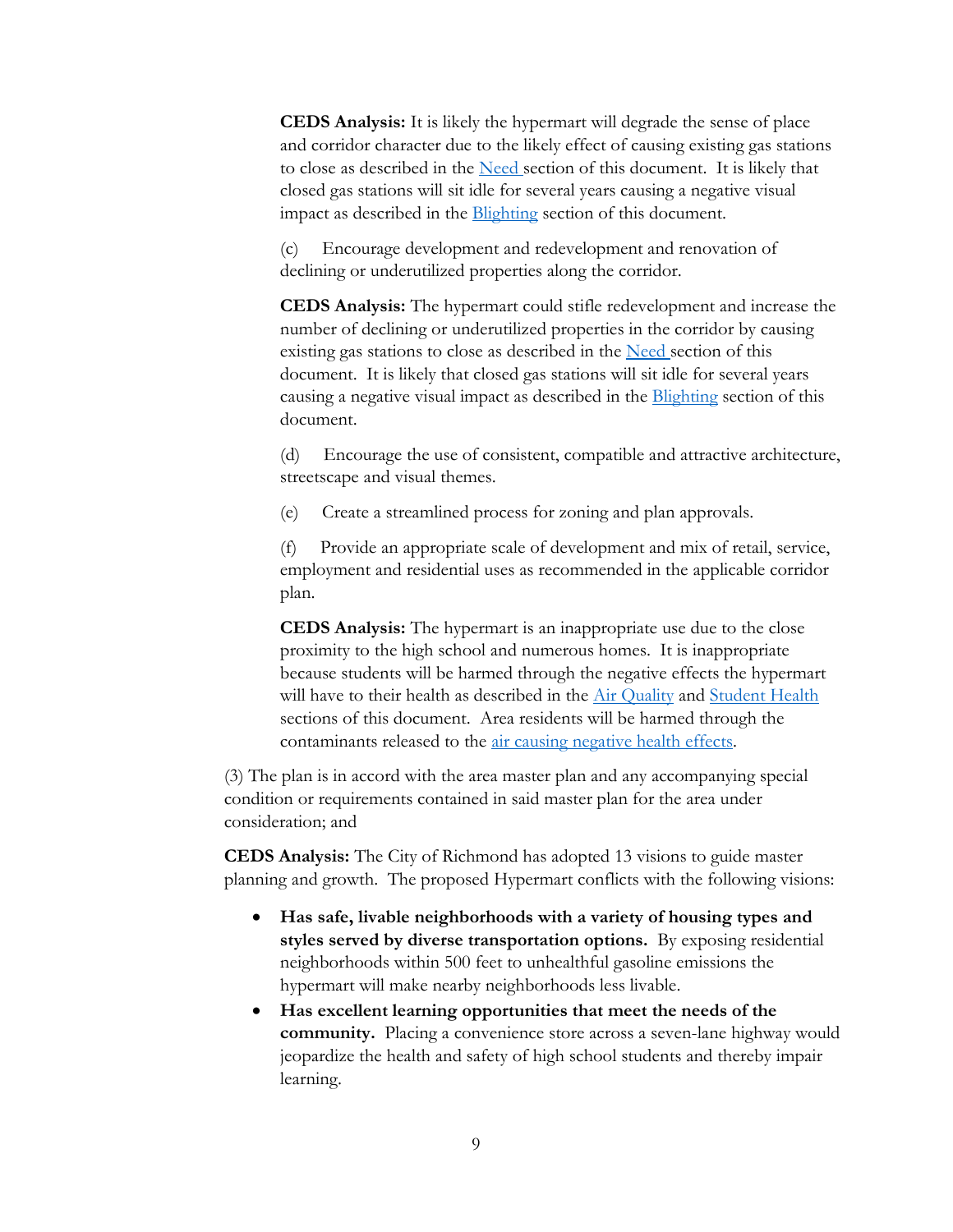- **Has a community that encourages individual health and wellness.** The hypermart would jeopardize health and wellness of those living in nearby homes and high school students due to gas station emission, pedestrian safety, and negative dietary effects.
- **Has a commitment to sustainable practices that promote social equity, environmental health and economic prosperity.** The hypermart will exceed the need for gas stations threatening the economic viability of up to ten existing gas station in the same market area. Hypermart would jeopardize environmental health and wellness of those living in nearby homes and high school students due to gas station emission.

Section F. on page 8, of the *City of Richmond Special Study Area Land Use Plan: A Master Plan Element*, states the following with regard to parcel 123 – the hypermart site – and other nearby parcels:

"This new land use designation, with corresponding CD zoning, will allow for the upgrade of the housing stock and permit redevelopment of the area to either multi-family units, light commercial uses, or office uses. Development is recommended to be in keeping with the residential character of this portion of the Corridor."

Of all the commercial uses allowed in the CD District, gas stations are the most intense with regard to health impacts to the people living in this part of the corridor. Therefore, the hypermart gas station is not in keeping with the residential character of this portion of the Corridor.

(4) The plan will be internally and externally compatible and harmonious with existing and planned land uses in the CD zoned area and adjacent areas; and

**CEDS Analysis:** The hypermart is not compatible or in harmony with existing uses due to the close proximity to the high school and numerous homes. It is incompatible because students will be harmed through the negative effects the Hypermart will have to their health as described in the [Air Quality](#page-2-3) and [Student](#page-5-1)  [Health](#page-5-1) sections of this document. Area residents will be harmed through the contaminants released to the air which will result in negative health effects. Both factors will degrade the existing harmony with adjacent areas.

(5) The existing or planned public facilities are adequate to service the proposed development contained in the plan; and

**CEDS Analysis:** It is likely that the hypermart will increase the number of high school students crossing the seven lanes of highway to reach the convenience store. The Federal Highway Administration has noted that "pedestrian crash risk increases on wide roads (four lanes or more) with high motor vehicle speeds and/or volumes." The plan does not contain any measures to resolve the inadequacy of pedestrian safety facilities.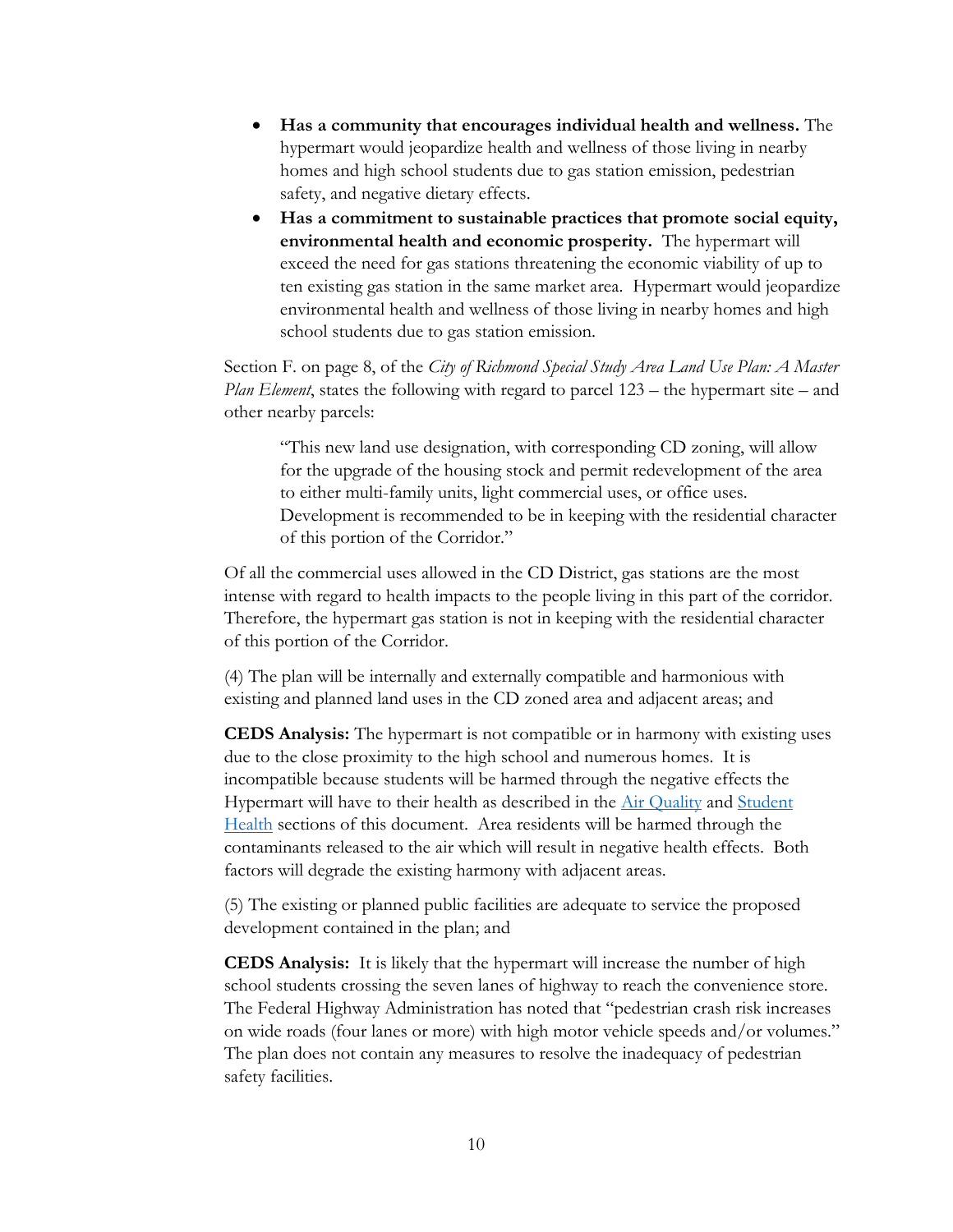(6) The development staging or phasing program if any, is adequate in relation to the provision of public facilities and private amenities to service the proposed development; and

**CEDS Analysis:** It is likely that the hypermart will increase the number of high school students crossing the seven lanes of highway to reach the convenience store. The Federal Highway Administration has noted that "pedestrian crash risk increases on wide roads (four lanes or more) with high motor vehicle speeds and/or volumes." The plan does not contain any measures to resolve the inadequacy of pedestrian safety facilities.

(7) The plan, if approved, would be in the public interest.

**CEDS Analysis:** The hypermart is not in the public interest because:

- It could stifle redevelopment and increase the number of declining or underutilized properties in the corridor by causing existing gas stations to close as described in the [Need s](#page-5-2)ection of this document.
- It is likely that closed gas stations will sit idle for several years causing a negative visual impact as described in the [Blighting](#page-5-0) section of this document.
- School students will be harmed through the negative effects the hypermart will have to their health as described in the [Air Quality](#page-2-3) and [Student Health](#page-5-1) sections.
- Area residents will be harmed through the contaminants released to the air resulting in negative health effects.

(8) The existing buildings with historic significance are considered for preservation and retention pursuant to the city's historic preservation ordinance."

#### <span id="page-12-0"></span>**Other Requirements**

[Section 24-1,](https://library.municode.com/md/gaithersburg/codes/code_of_ordinances?nodeId=PTIITHCO_CH24ZO_ARTIINGE_S24-1DE) of the City of Richmond Zoning Ordinance contains the following definition:

"Automobile filling station. A building or lot having pumps and storage tanks at which fuel, oil or accessories for the use of motor vehicles are dispensed, sold or offered for sale at retail, where repair service is incidental and no storage or parking space is offered for rent."

The Zoning Ordinance does not appear to contain any regulations applicable to the CD District and automobile filling stations or any other relevant keywords or phrases. There are requirements for automobile filling stations in the following zones: C-1, C-3, C-P, and H-M.

Applications have also been submitted regarding stormwater management, sediment and erosion control, and traffic.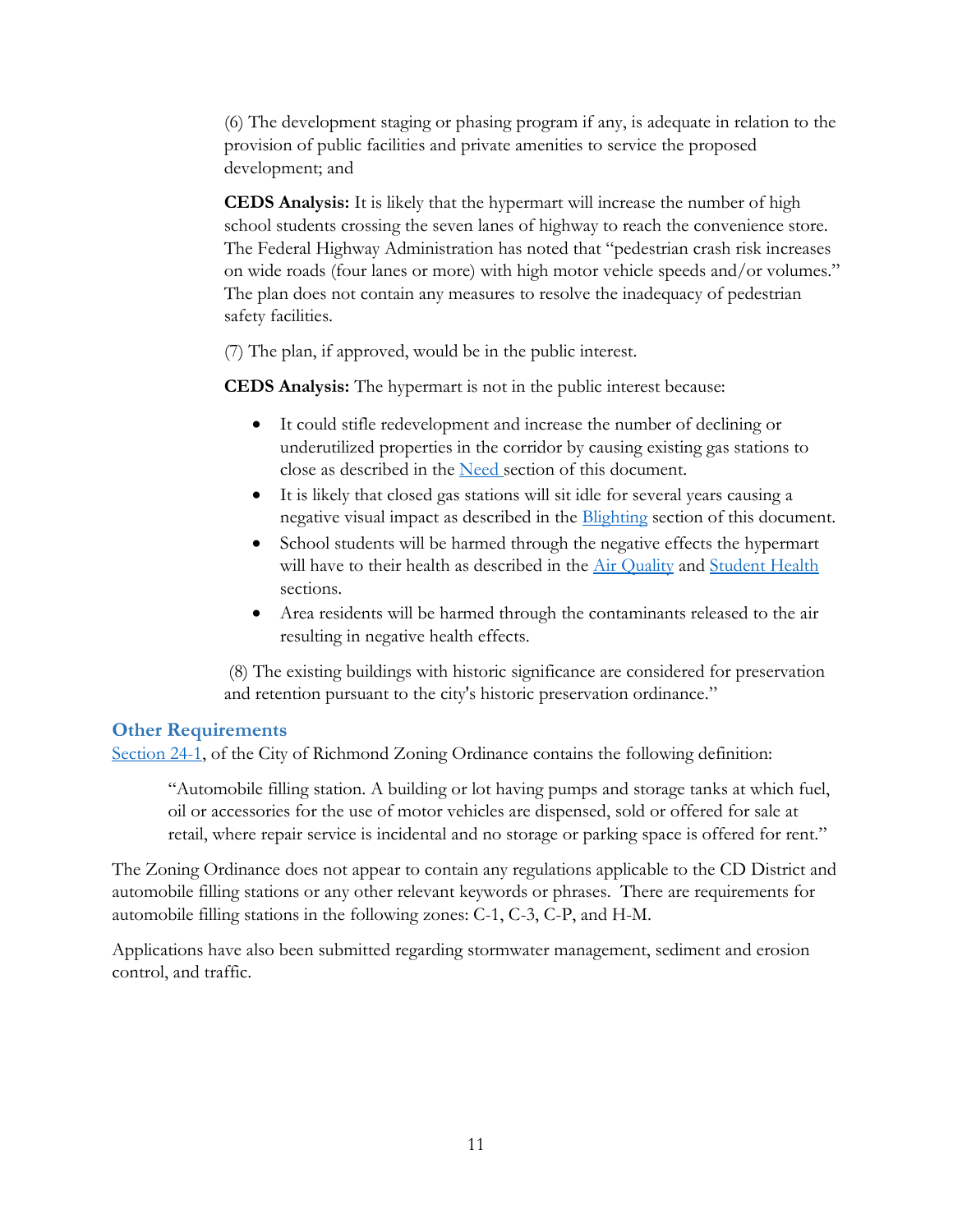## **Open-Closed Gas Stations in the Vicinity of Maryland Hypermart Gas Stations**

|                            |                   |        |                                           | <b>GOOGLE EARTH AERIAL</b><br>PHOTOS <sup>2</sup>                    |                                                                           | <b>MDE UST DATABASE &amp; GAS</b><br><b>STATIONS ON SAME STREET</b><br>& CITY OR $\mathbb{ZIP}^3$ |                                     | <b>STATION CLOSURES</b><br><b>RELATIVE TO</b><br><b>HYPERMART OPENING</b> |                     |
|----------------------------|-------------------|--------|-------------------------------------------|----------------------------------------------------------------------|---------------------------------------------------------------------------|---------------------------------------------------------------------------------------------------|-------------------------------------|---------------------------------------------------------------------------|---------------------|
| <b>Street Address</b>      | City              | Number | SDAT <sup>1</sup><br>Year<br>Built $^{2}$ | <b>Last Photo Date</b><br><b>Hypermart Was</b><br><b>Not Present</b> | <b>First Date</b><br><b>Photo Date</b><br>Hypermart<br><b>Was Present</b> | Number of<br><b>Open Stations</b><br><i>(Besides</i><br>Hypermart)                                | Number of<br><b>Closed Stations</b> | <b>Closed Before</b>                                                      | <b>Closed After</b> |
| 231 N Philadelphia Blvd.   | Aberdeen          | 567    | 2000                                      | 4/1/1994                                                             | 12/31/2001                                                                | $\overline{4}$                                                                                    | $\overline{2}$                      | $\theta$                                                                  |                     |
| 3500 Woodsdale Road        | Abingdon          | 581    | 2003                                      | 4/7/1994                                                             | 3/12/2004                                                                 | $\overline{4}$                                                                                    |                                     | $\theta$                                                                  |                     |
| 321 Buschs Frontage Road   | Annapolis         | 569    |                                           | 4/7/1994                                                             | 12/31/2001                                                                | $\theta$                                                                                          | $\overline{0}$                      | <b>NA</b>                                                                 | NA                  |
| 628 Admiral Drive          | Annapolis         | 549    |                                           | No Gas Pumps                                                         |                                                                           |                                                                                                   | $\overline{0}$                      | <b>NA</b>                                                                 | <b>NA</b>           |
| 4017 North Point Blvd      | Baltimore         | 578    | 2007                                      | 5/27/2006                                                            | 6/5/2007                                                                  | 2                                                                                                 | 2                                   | $\overline{1}$                                                            | $\theta$            |
| 2845 Rolling Rd            | Baltimore         | 598    |                                           | 5/29/2009                                                            | 8/1/2010                                                                  | $\overline{3}$                                                                                    | $\Omega$                            | <b>NA</b>                                                                 | NA                  |
| 6541 Eastern Ave           | Baltimore         | 8502   |                                           | 11/1/2011                                                            | 10/23/2014                                                                | $\overline{4}$                                                                                    | $\theta$                            | <b>NA</b>                                                                 | NA                  |
| 15150 E. Churchville Road  | Bel Air           | 557    | 2001                                      | No earlier photo                                                     | 4/7/1994                                                                  |                                                                                                   | 5                                   |                                                                           | $\overline{4}$      |
| 709 Bel Air Road           | Bel Air           | 553    | 1999                                      | 4/7/1994                                                             | 12/31/2001                                                                |                                                                                                   | $\overline{3}$                      | $\overline{2}$                                                            |                     |
| 2300 East Churchville Road | Bel Air           | 582    |                                           | 4/7/1994                                                             | 3/12/2004                                                                 |                                                                                                   | 5                                   |                                                                           | $\overline{4}$      |
| 601 Hoagie Drive           | Bel Air           | 586    | 2003                                      | 12/31/2001                                                           | 3/12/2004                                                                 |                                                                                                   | $\overline{4}$                      | $\overline{3}$                                                            |                     |
| 10515 Baltimore Ave        | Beltsville        | 5930   |                                           | 8/1/2010                                                             | 6/3/2011                                                                  | 2                                                                                                 | $\overline{0}$                      | <b>NA</b>                                                                 | <b>NA</b>           |
| 16410 Mckendree Road       | <b>Brandywine</b> | 580    | 2002                                      | 3/31/2002                                                            | 6/7/2005                                                                  | $\overline{4}$                                                                                    |                                     | $\overline{0}$                                                            |                     |
| 23141 Three Notch Rd       | California        | 592    |                                           | 4/7/1993                                                             | 11/1/2004                                                                 |                                                                                                   | $\overline{0}$                      | <b>NA</b>                                                                 | <b>NA</b>           |
| 601 Sunburst Highway       | Cambridge         | 563    | 2001                                      | 3/24/1995                                                            | 6/7/2005                                                                  | $\overline{0}$                                                                                    |                                     | $\overline{0}$                                                            |                     |
| 1401 Hampton Park Blvd     | Capitol Heights   | Unn 1  |                                           | 5/29/2009                                                            | 8/1/2010                                                                  |                                                                                                   | $\overline{0}$                      | <b>NA</b>                                                                 | <b>NA</b>           |
| 30320 Three Knotch Rd      | Charlotte Hall    | 588    | 2002                                      | 4/1/1993                                                             | 12/30/2004                                                                | $\overline{3}$                                                                                    | $\overline{2}$                      |                                                                           |                     |
| 10111 York Rd.             | Cockeysville      | 8506   | $\mathcal{L}$                             | 5/1/2015                                                             | 2/17/2017                                                                 | 2                                                                                                 | $\overline{4}$                      | $\overline{4}$                                                            | $\theta$            |
| 10245 Kirksville Lane      | Dunkirk           | 573    | 2005                                      | 12/2/2004                                                            | 6/7/2005                                                                  | 5                                                                                                 |                                     |                                                                           | $\theta$            |
| 8118 Ocean Gateway         | Easton            | 589    | 2007                                      | 6/7/2005                                                             | 2/28/2007                                                                 | $\overline{3}$                                                                                    | 5                                   | $\overline{4}$                                                            |                     |
| 3166 Soloman Island Road   | Edgewater         | 577    | ?                                         | 3/31/2005                                                            | 6/7/2005                                                                  | 2                                                                                                 |                                     |                                                                           | $\overline{0}$      |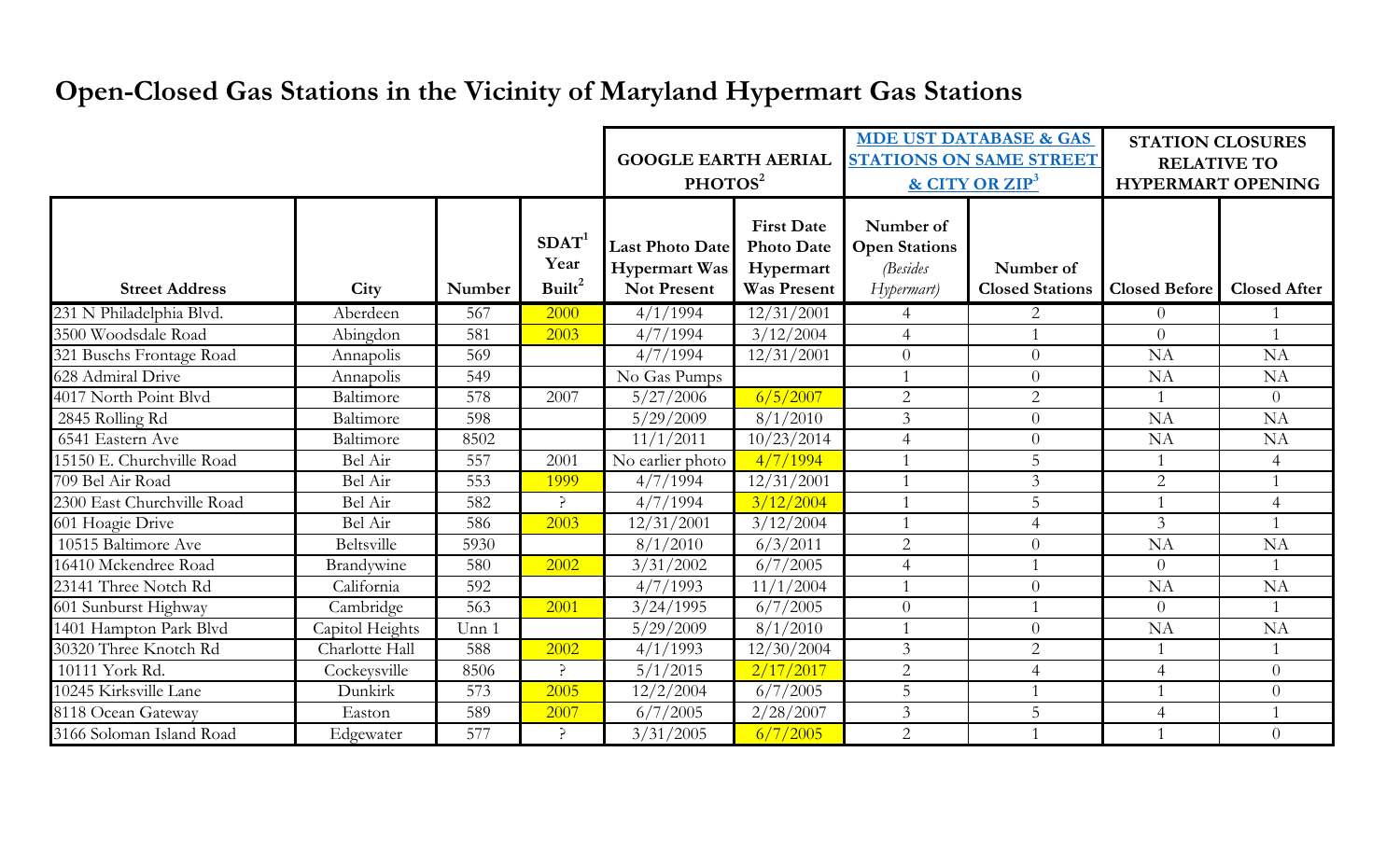|                                             |                  |        |                                                 | <b>GOOGLE EARTH AERIAL</b><br>PHOTOS <sup>2</sup>                    |                                                                           | <b>MDE UST DATABASE &amp; GAS</b><br><b>STATIONS ON SAME STREET</b><br>& CITY OR ZIP <sup>3</sup> |                                     | <b>STATION CLOSURES</b><br><b>RELATIVE TO</b><br><b>HYPERMART OPENING</b> |                     |
|---------------------------------------------|------------------|--------|-------------------------------------------------|----------------------------------------------------------------------|---------------------------------------------------------------------------|---------------------------------------------------------------------------------------------------|-------------------------------------|---------------------------------------------------------------------------|---------------------|
| <b>Street Address</b>                       | City             | Number | SDAT <sup>1</sup><br>Year<br>Built <sup>2</sup> | <b>Last Photo Date</b><br><b>Hypermart Was</b><br><b>Not Present</b> | <b>First Date</b><br><b>Photo Date</b><br>Hypermart<br><b>Was Present</b> | Number of<br><b>Open Stations</b><br><i>(Besides</i><br>Hypermart)                                | Number of<br><b>Closed Stations</b> | <b>Closed Before</b>                                                      | <b>Closed After</b> |
| Liberty Road nr. Sykesville Road<br>(Rt 32) | Eldersburg       | 8529   |                                                 | Under<br>construction                                                |                                                                           |                                                                                                   |                                     |                                                                           |                     |
| 1741 Elkton Road                            | Elkton           | 547    |                                                 | 10/19/2009                                                           | 6/29/2011                                                                 |                                                                                                   | $\overline{0}$                      | <b>NA</b>                                                                 | <b>NA</b>           |
| 302 E. Pulaski Hwy                          | Elkton           | 8512   |                                                 | Unbuilt?                                                             |                                                                           |                                                                                                   | 6                                   |                                                                           |                     |
| 204 Connolly Rd                             | Fallston         | 8500   | 2010                                            | 8/1/2010                                                             | 11/1/2011                                                                 | 2                                                                                                 |                                     | $\overline{1}$                                                            | $\overline{0}$      |
| 5833 Ballenger Creek Pike                   | Frederick        | 554    |                                                 | 4/4/1988                                                             | 6/7/2005                                                                  | $\overline{0}$                                                                                    | $\overline{0}$                      | <b>NA</b>                                                                 | <b>NA</b>           |
| 5440 Urbana Pike                            | Frederick        | 8505   | 2014                                            | 5/1/2013                                                             | 9/10/2015                                                                 | $\mathbf{1}$                                                                                      | 2                                   | $\overline{1}$                                                            | $\overline{0}$      |
| 1001 W. Patrick Street                      | Frederick        | 8513   | 2016                                            | 9/10/2015                                                            | No more<br>recent photos                                                  | 2                                                                                                 | $\mathbf{1}$                        | $\overline{1}$                                                            | $\theta$            |
| 701 Annapolis Rd                            | Gambrills        | Unn 2  |                                                 | 10/1/2008                                                            | 5/29/2009                                                                 |                                                                                                   | $\overline{0}$                      | NA                                                                        | <b>NA</b>           |
| 7124 Ritchie Hwy                            | Glen Burnie      | 8503   | 2012                                            | 11/1/2011                                                            | 10/23/2014                                                                | 2                                                                                                 | $\overline{4}$                      | $\overline{4}$                                                            | $\overline{0}$      |
| 7800 Parke West Drive                       | Glen Burnie      | 8507   |                                                 | 5/3/2015                                                             | 2/1/2017                                                                  | $\theta$                                                                                          | $\overline{0}$                      | <b>NA</b>                                                                 | $\overline{NA}$     |
| 101 Hissey Rd.                              | Grasonville      | 8518   |                                                 | 5/1/2013                                                             | 6/30/2018                                                                 | $\overline{0}$                                                                                    | $\overline{0}$                      | <b>NA</b>                                                                 | <b>NA</b>           |
| 3716 Washington Blvd                        | Halethorpe       | 8504   |                                                 | 6/3/2011                                                             | 10/1/2014                                                                 | $\mathbf 1$                                                                                       | $\overline{0}$                      | <b>NA</b>                                                                 | <b>NA</b>           |
| 7710 Milestone Parkway                      | Hanover          | 8525   |                                                 | Unbuilt?                                                             |                                                                           |                                                                                                   |                                     |                                                                           |                     |
| 1419 S. Mountain Rd                         | Joppa            | Unn 3  | 2010                                            | Unbuilt?                                                             |                                                                           |                                                                                                   | $\overline{0}$                      | <b>NA</b>                                                                 | NA                  |
| 5955 Crain Highway                          | LaPlata          | 584    | 2002                                            | 4/6/1993                                                             | 9/1/2002                                                                  | $\overline{1}$                                                                                    | 6                                   | $\overline{4}$                                                            | 2                   |
| 22530 Three Notch Rd                        | Lexington Park   | 587    | 2002                                            | 1/10/2003                                                            | 11/1/2004                                                                 | 2                                                                                                 | $\overline{4}$                      | $\overline{2}$                                                            | $\overline{2}$      |
| 27605 Three Notch Road                      | Mechanicsville   | 583    | 2001                                            | 4/7/1993                                                             | 9/1/2005                                                                  | $\overline{2}$                                                                                    | $\mathbf 1$                         | $\overline{0}$                                                            |                     |
| 8300 Veterans Highway                       | Millersville     | 572    | 2001                                            | 4/3/1994                                                             | 12/31/2001                                                                | $\mathfrak{Z}$                                                                                    |                                     | $\overline{0}$                                                            |                     |
| Route 40 & Mechanics Valley Rd.             | Northeast        | 585    | 2007                                            | 6/7/2005                                                             | 9/1/2007                                                                  | $\overline{4}$                                                                                    | $\overline{2}$                      | $\overline{1}$                                                            | $\overline{0}$      |
| 12001 Coastal Highway #A                    | Ocean City       | 566    | 2000                                            | 4/1/1989                                                             | 9/1/2005                                                                  | 5                                                                                                 | $\overline{4}$                      | 3                                                                         |                     |
| 305 Market Square Drive                     | Prince Frederick | 591    |                                                 | 5/27/2006                                                            | 4/1/2007                                                                  | $\mathbf{1}$                                                                                      | $\overline{0}$                      | <b>NA</b>                                                                 | NA                  |